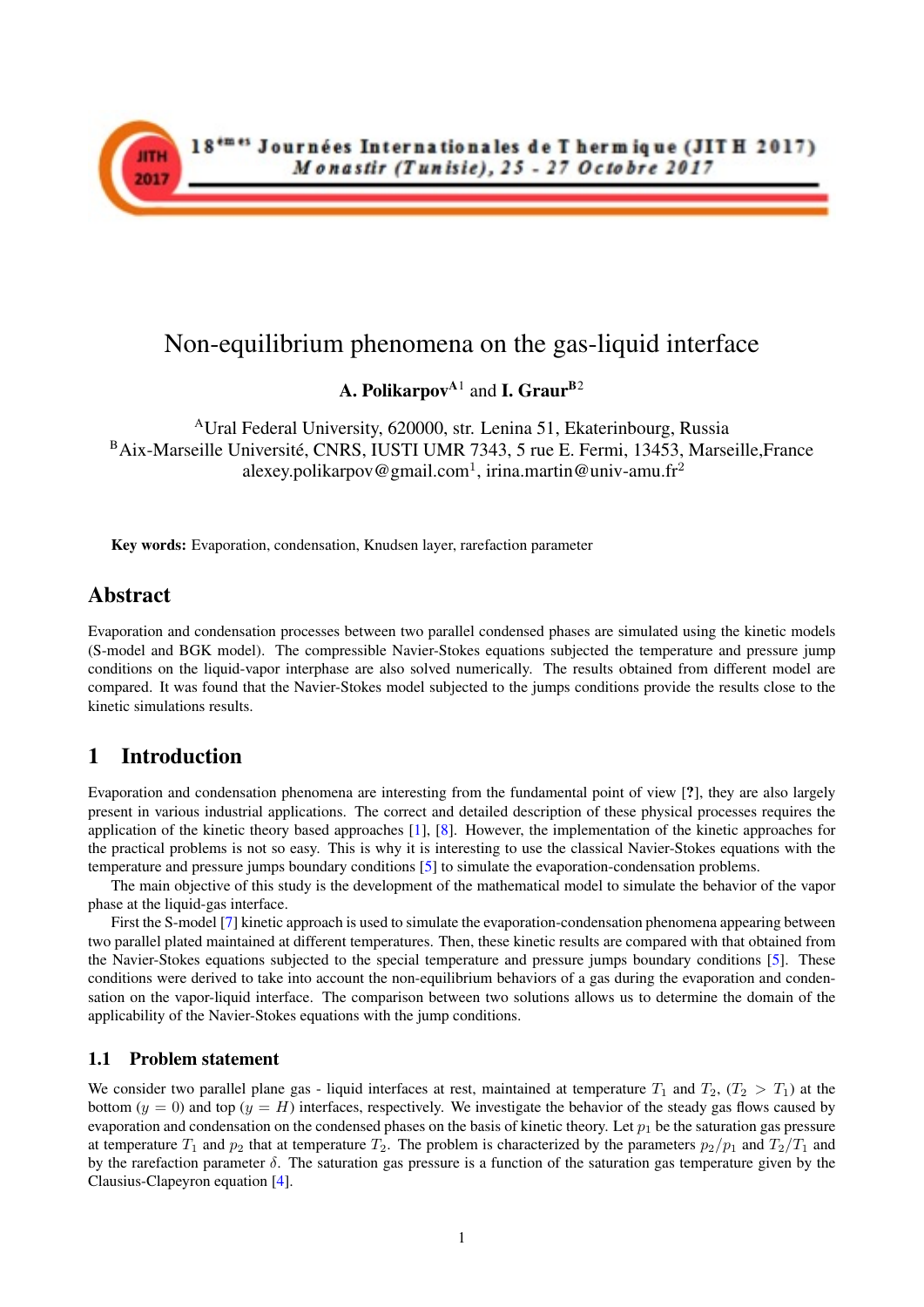The S-model kinetic equation is be written as

$$
\frac{\partial f}{\partial t} + \mathbf{v} \frac{\partial f}{\partial \mathbf{r}} = Q(f, f), \tag{1}
$$

where  $f(t, \mathbf{r}, \mathbf{v})$  is the velocity distribution function of gas molecules, v is the molecular velocity vector, r is the position vector, t is a time. In the frame of S-model kinetic equation the collision term  $Q(f, f)$  has the form

$$
Q(f, f) = \nu(f^S - f),\tag{2}
$$

where  $\nu$  is the collision frequency,  $f^S$  is an equilibrium distribution function defined by

$$
f^{S}(\mathbf{r}, \mathbf{v}, t) = f^{M} \left[ 1 + \frac{2m(\mathbf{v} - \mathbf{u})\mathbf{q}}{15n(\mathbf{r})(kT(\mathbf{r}))^{2}} \left( \frac{m(\mathbf{v} - \mathbf{u})^{2}}{2kT(\mathbf{r})} - \frac{5}{2} \right) \right],
$$
\n(3)

here  $T(\mathbf{r})$  is a gas temperature,  $n(\mathbf{r})$  is a gas number density, **u** is a bulk velocity, **q** is a heat flux, *m* is a mass of gas molecule, k is the Boltzmann constant.

The boundary conditions for the plane vapor-liquid interface can be written as

$$
f^{+} = (\alpha n_{i} + (1 - \alpha)n_{wi})f_{w}^{i}, \quad i = 1, 2,
$$
\n(4)

$$
f_w^i(\mathbf{v}) = \left(\frac{m}{2\pi kT_i}\right)^{3/2} \exp\left(-mv^2/(2kT_i)\right),\tag{5}
$$

 $n_i$  is the number density of the saturated vapor near the plane interface, it can be calculated from the equation of state using the values of the saturated pressure at the saturated temperature as  $n_i = p_i/(kT_i)$ .  $\alpha$  is the evaporation and condensation coefficient, here we supposed that both coefficients are equal. The number density  $n_{wi}$  ( $i = 1, 2$ ) can be found from the relation:

$$
n_{wi}\sqrt{\frac{kT_i}{2\pi m}} = \int_{\mathbf{n}\mathbf{v}<0} v_y f^- d\mathbf{v}.
$$
  $i = 1, 2.$  (6)

If the function  $f$  is known the macroscopic parameters are defined:

$$
n(\mathbf{r},t) = \int f(\mathbf{r}, \mathbf{v},t) \mathrm{d}\mathbf{v},\tag{7}
$$

$$
T(\mathbf{r},t) = \frac{m}{3kn} \int f(\mathbf{r}, \mathbf{v},t) V^2 d\mathbf{v},
$$
\n(8)

$$
\mathbf{q}(\mathbf{r},t) = \frac{m}{2} \int f(\mathbf{r}, \mathbf{v},t) V^2 \mathbf{V} d\mathbf{v},\tag{9}
$$

here  $V = v - u$ . The mass flow rate can be calculated as

$$
J_N = \int v_y f(\mathbf{r}, \mathbf{v}, t) \, \mathrm{d}\mathbf{v}.\tag{10}
$$

The distance H between the two interfaces is taken as the characteristic dimension of the problem. The Knudsen number and the rarefaction parameter are defined as following:

$$
Kn = \frac{\ell}{H}, \quad \delta = \frac{1}{Kn}, \quad \ell = \frac{\mu_1 \sqrt{2\mathcal{R}T_1}}{p_1},\tag{11}
$$

here  $\ell$  is the equivalent mean free path,  $\mu_1$  is the dynamic viscosity of the vapor phase and  $\sqrt{2\mathcal{R}T_1}$  is the most probable molecular speed, both at the temperature  $T_1$ ,  $\mathcal R$  is the specific gas constant.

### 2 Results

The evaporation-condensation between two condensed planes is simulated by two kinetic models (BGK and S-model) and by using the compressible Navier-Stokes equations with the temperature and pressures jumps boundary conditions [\[5\]](#page-2-2), [\[3\]](#page-2-5) for several sets of the rarefaction parameter (Knudsen number), temperature and pressure ratios.

As an example the evaporation and condensation of Argon is considered between two parallel condensed phases.